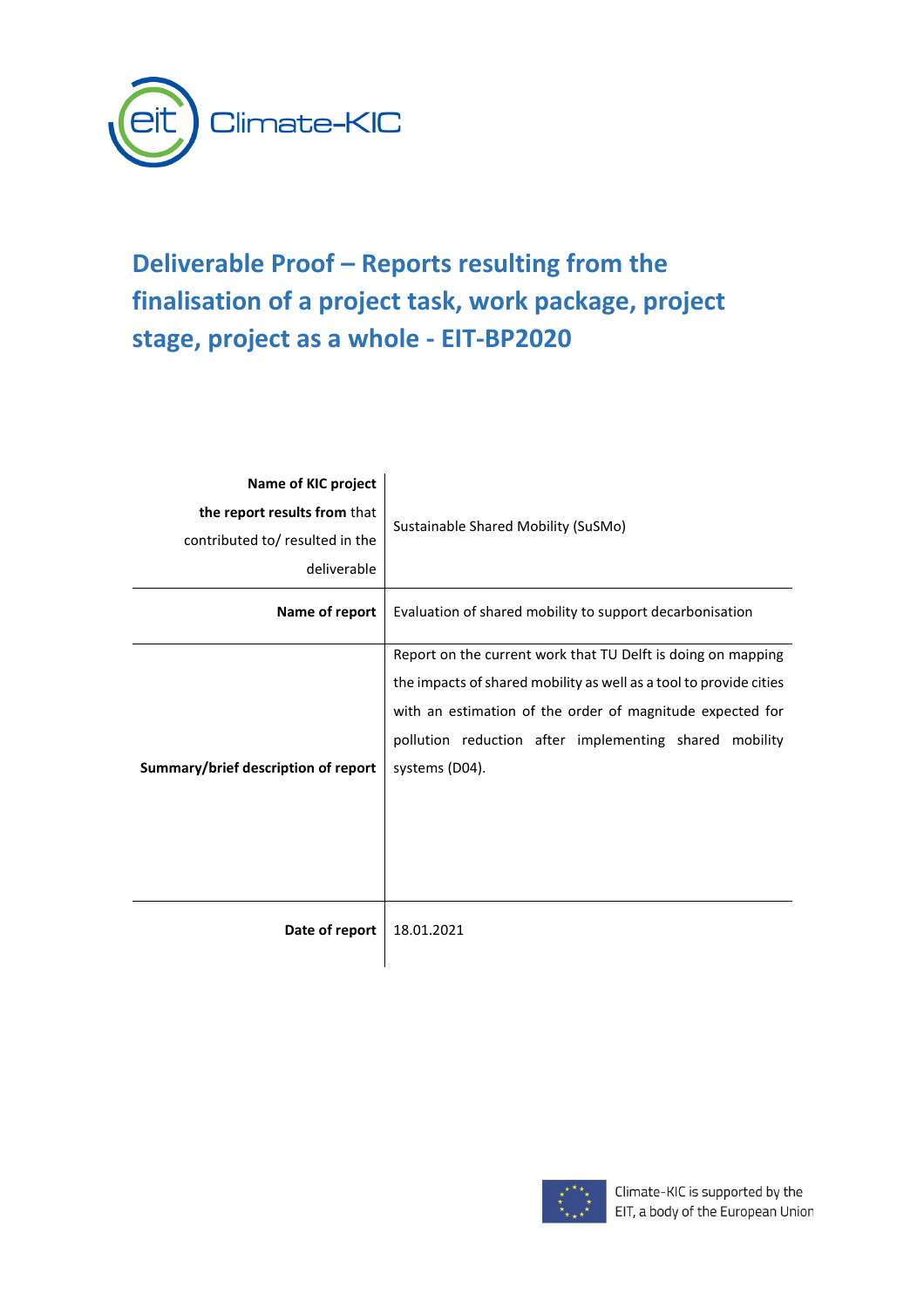

Climate-KIC is supported by the EIT, a body of the European Union



## **Contents**

<span id="page-1-0"></span>

| 2. |                                                                                    |
|----|------------------------------------------------------------------------------------|
| 3. | Classification of the existing evaluation methods for the impacts of shared        |
|    |                                                                                    |
|    |                                                                                    |
|    |                                                                                    |
|    |                                                                                    |
|    | 3.4 Main findings from the state-of-the-art and state-of-the-practice and the need |
|    |                                                                                    |
|    | 4. Development of an evaluation tool to calculate the impact of shared mobility on |
|    |                                                                                    |
|    |                                                                                    |
|    |                                                                                    |
| 5. |                                                                                    |
| 6. |                                                                                    |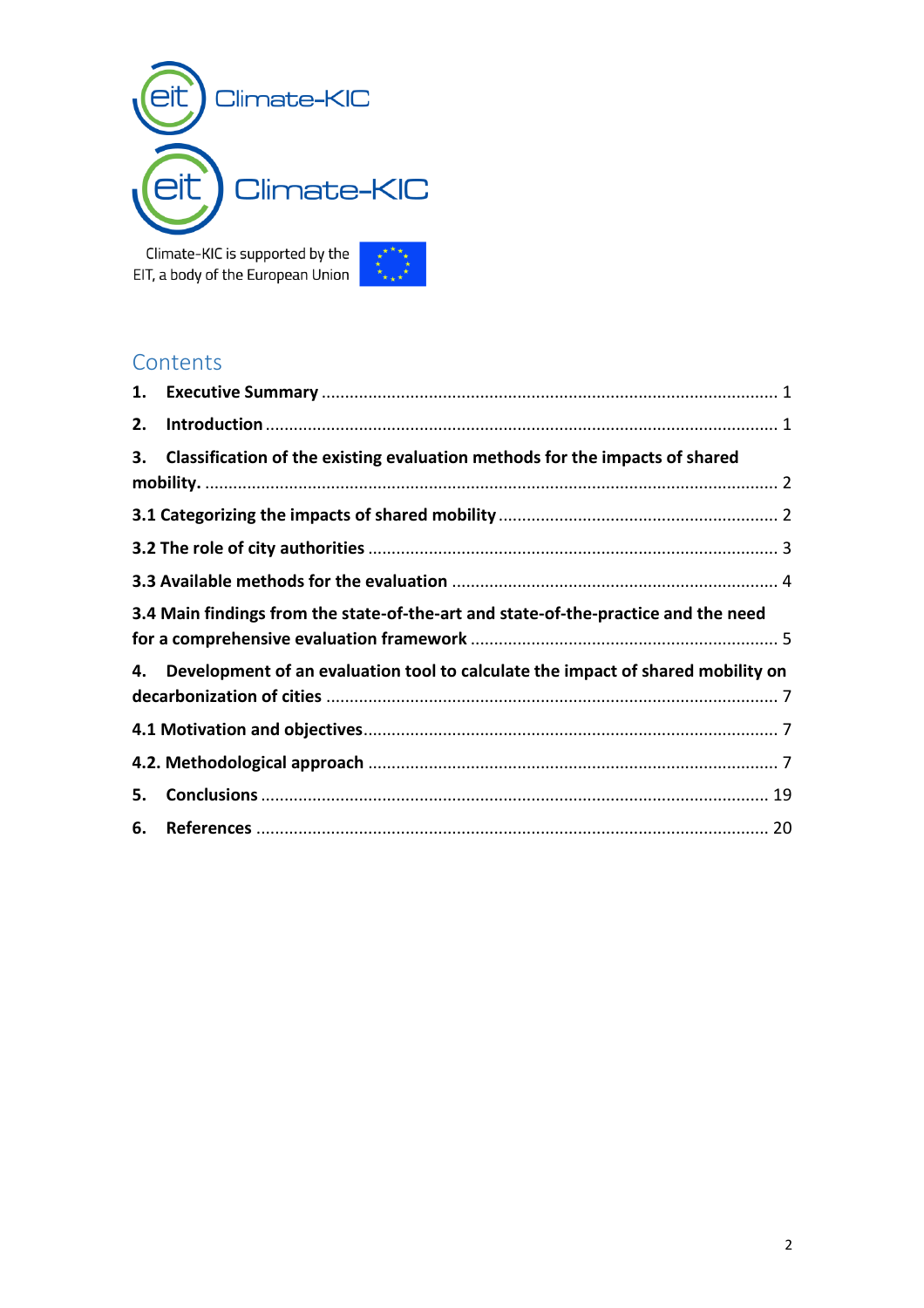

# **1. Executive Summary**

This report outlines the on-going work of TU Delft on mapping the impacts of shared mobility as well as developing a tool to provide cities with an estimation of the order of magnitude expected for pollution reduction after implementing shared mobility systems. The report begins with the presentation of the results of the desk research/literature review on the existing evaluation methods for the impacts of shared mobility and provides a categorization of them. It then describes the motivation and objectives behind the development of an evaluation tool to calculate the impact of shared mobility on decarbonization of cities. Finally, the report presents in detail the methodological approach followed for the development of this tool and concludes with discussing its limitations and perspectives/ideas for further future development of it.

The workplan for year 3 of SuSMo (2021) focuses on dissemination of these outputs. SuSMo is therefore at a critical stage. It is important that this work is completed in order to maximise value for money for Climate-KIC and EIT by ensuring the SuSMo messages and outputs reach a wide audience. Without this dissemination taking place, the overall project objectives will not be fully achieved. Successful dissemination will lead to more cities adopting sustainable shared mobility, greater impacts in terms of carbon emissions reduced, and a growing ecosystem of engaged cities (municipalities, citizens and the private sector).

## <span id="page-2-0"></span>**2. Introduction**

Nowadays shared mobility is all around, but often the wide range of impacts that it can have on a city are not fully understood by the citizens and the city authorities. Evaluating these impacts is of critical importance for modern cities, in their endeavour to create a sustainable, people-oriented urban transport system. In order to better understand the different types of impacts and how they can be evaluated, TU Delft conducted a thorough literature review of the different types of methods that can be used for this evaluation and suggested a classification of them.

Aiming at providing a comprehensive and structured critical review of the state of the art and state of the practice of evaluation methods that can be used by cities to assess the impacts of shared mobility, we have reviewed academic literature as well as socalled grey literature—reports, white papers, news articles, blogs, and websites—due to the fact that there is no large volume of research yet focusing on the youngest members



Climate-KIC is supported by the EIT, a body of the European Union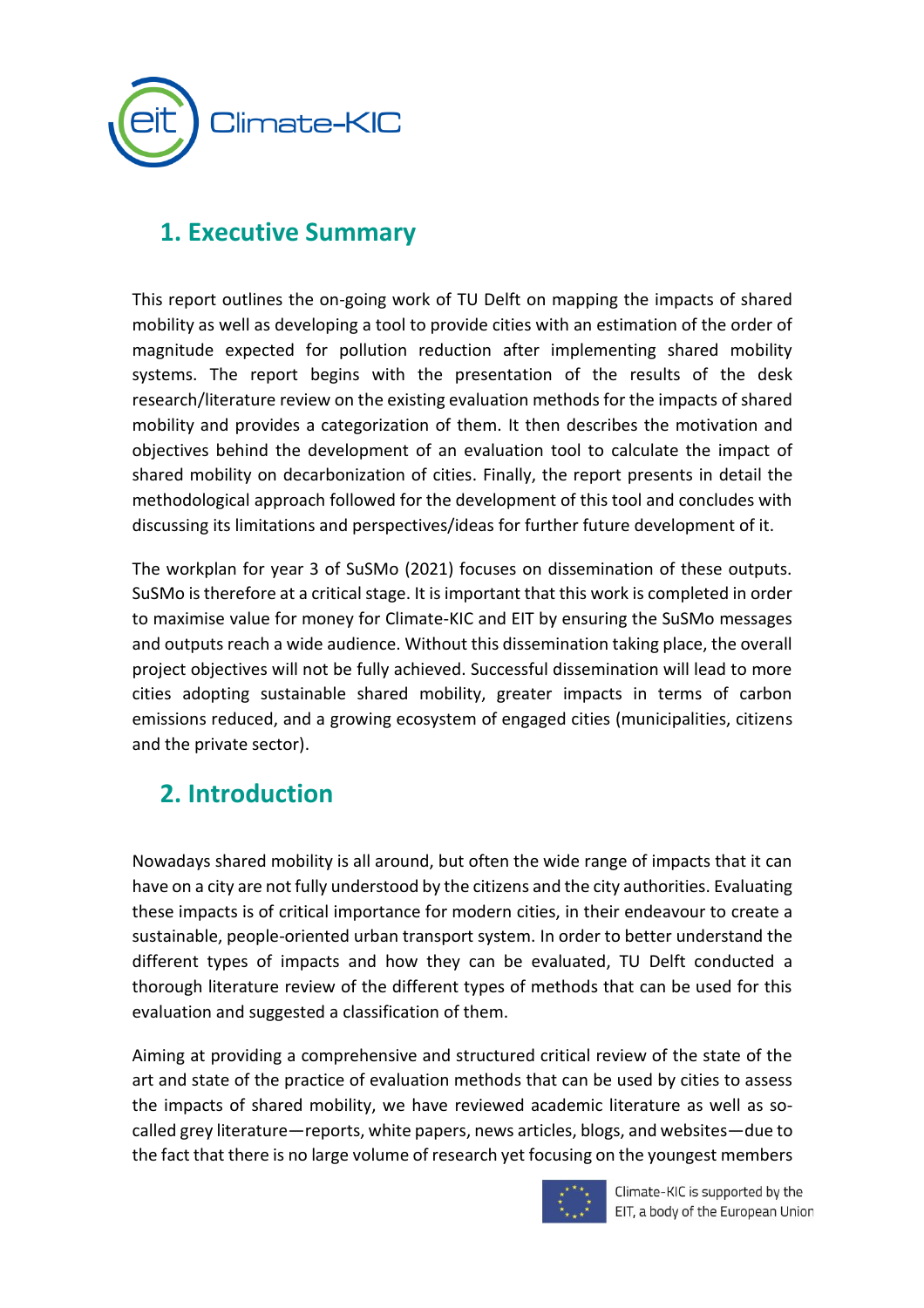

of the shared mobility family, such as dockless systems, transportation network companies (TNCs) and e-scooters.

In 2020, after a sharp decrease in ridership that has been reported by most shared mobility service providers during the initial period of local lockdowns and socialdistancing measures implemented due to the COVID-19 pandemic, shared modes are now being considered by many cities as a strong ally in supporting urban mobility in the post-pandemic era that lies ahead. More and more cities worldwide are trying to give additional space to active modes of transport, in an attempt to relieve pressure and avoid crowded situations in public transit, encouraging this way for people to walk and cycle more while being able to maintain a physical distance from one another.

We approached the issue from the perspective of city authorities, reflecting on their role, needs, and expectations. Our objective was to provide a valid description of the key dimensions of heterogeneity within research and practice on the topic of the evaluation of the impacts of shared mobility and to provide the basis for the future development and application of methods to support cities in their decisions. Moreover, by identifying the existing gaps in the literature, we highlight the specific needs for research and practice in this field, that can help society figure out the role of urban shared mobility.

# <span id="page-3-0"></span>**3. Classification of the existing evaluation methods for the impacts of shared mobility.**

## <span id="page-3-1"></span>**3.1 Categorizing the impacts of shared mobility**

A number of studies have dealt with the ways by which shared mobility can affect a city, and the volume of literature is being continuously enriched with the launch of new shared modes like shared e-bikes and e-scooters. The impacts of the more recent ones have been investigated, as expected, to a more limited degree so far, in comparison with more established shared modes that have been operating for decades already, such as car sharing, ridesharing, and traditional docked bike sharing. Even regarding the same modes/services, there are differences in the number of existing studies, depending on the type of business model. For instance, station-based round-trip car sharing has been studied for a longer time than free-floating car sharing, which is a more recent variation. The same holds for station-based and free-floating bike sharing, respectively. The boosted popularity of on-demand ride services has led several researchers to start looking at their impact on different aspects of the urban realm.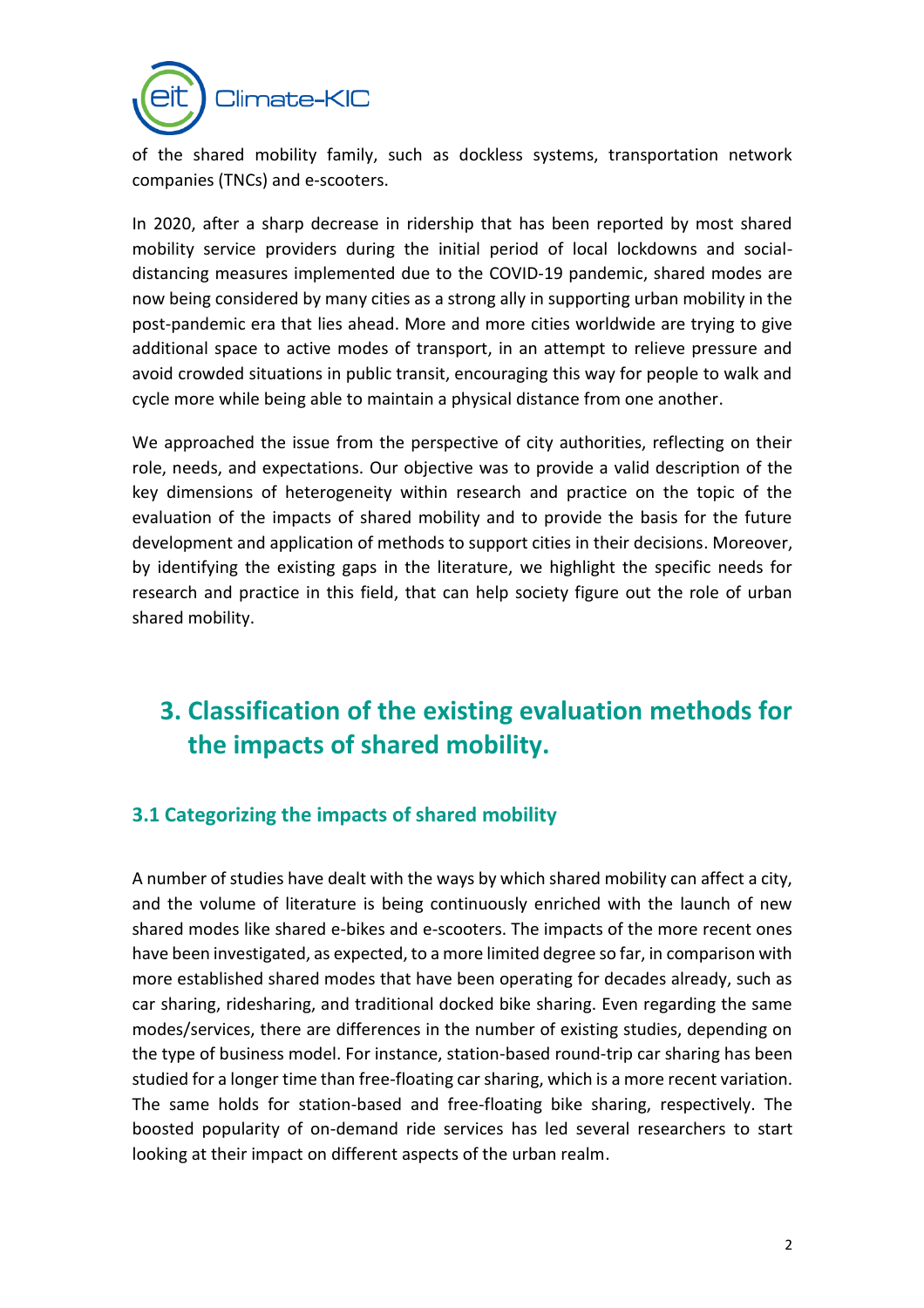

In Figure 1 below we summarize the key areas of impact by placing them in what we consider to be the six main categories, namely, environment, travel behaviour, built environment, society, traffic conditions, and economy.



**Figure 1.** Main categories and key areas of impacts of shared mobility.

## <span id="page-4-0"></span>**3.2 The role of city authorities**

Cities all over the world are facing dilemmas related to how to best deal with shared mobility, and how it can be part of their strategies for tackling the changing, complex urban challenges with mobility and land use. This is currently more urgent than ever, for reasons related to the achievement of the UN Sustainable Development Goals and the aftermath of the COVID-19 pandemic. There is thus an undeniably increased interest in implementing shared modes in cities, initiated by new companies appearing on the market to offer such mobility services, but often also by the wishes of the travellers themselves who experience similar services elsewhere. Cities have to make sure that the introduction of new shared modes would indeed fit the needs of the city and citizens and not the other way around.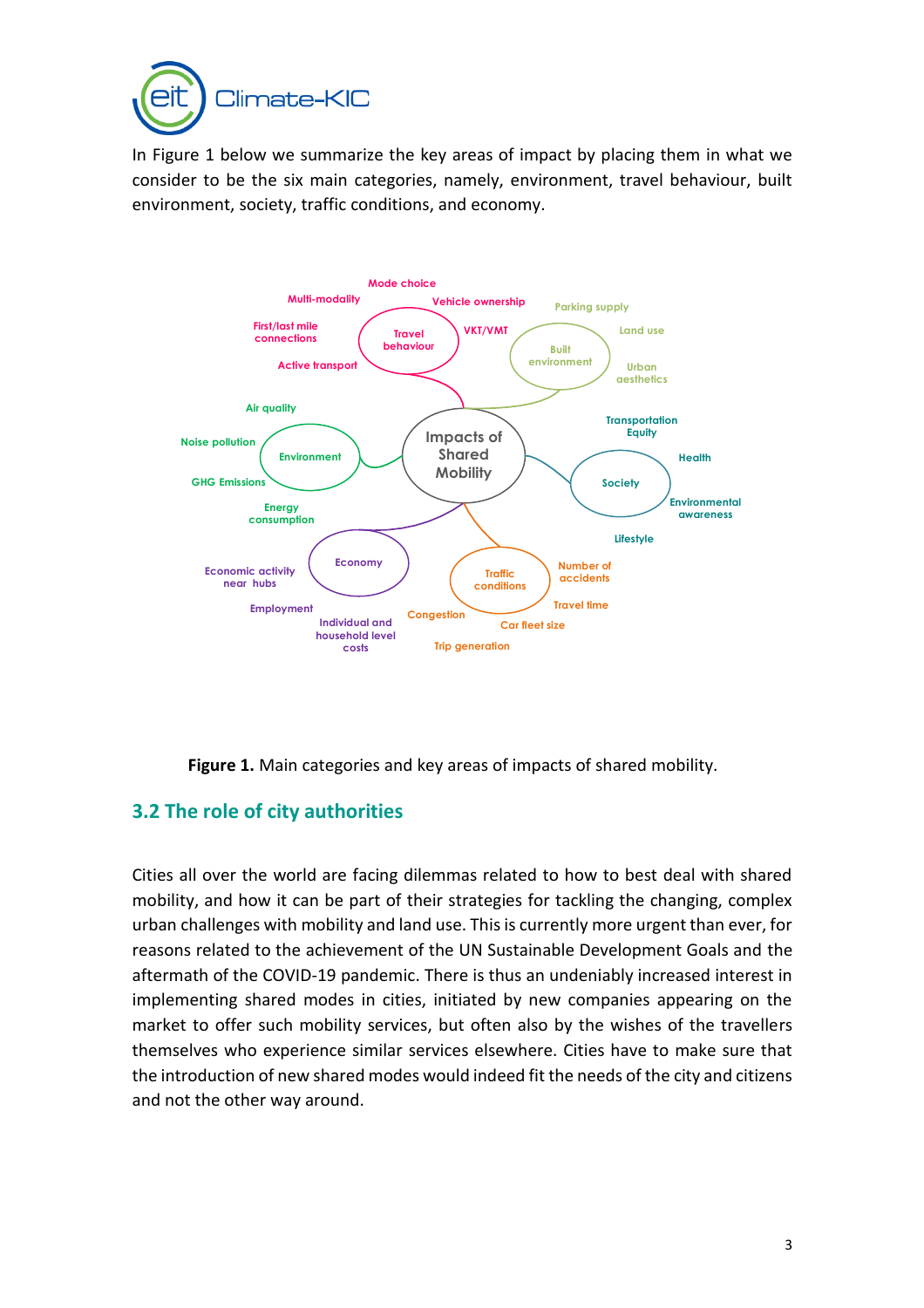

Many cities are thus facing challenges in understanding if shared mobility would be able to effectively bring any substantial benefit to their territories, and how the existing urban transport system will react when demand for the new mode(s) starts to grow. The difficulty in forecasting and evaluating the impacts of shared mobility can create stress to the decision-makers and can lead to the introduction of blurred policies to avoid "staying behind". Therefore, there is a clear need to provide the right methods and tools to support them in their decisions.

## <span id="page-5-0"></span>**3.3 Available methods for the evaluation**

A general observation that can be derived from our literature review is that there is a large, heterogeneous pool of different approaches that researchers have used to try to evaluate the impacts of shared mobility, but a considerable percentage of the existing studies are case-specific and exploratory, and they have thus to be carefully interpreted when trying to scale up or transfer their results. Moreover, the scope of this work is to look at the evaluation process through a city perspective, in the direction of assisting the decision-makers in the challenging process of deciding on the most suitable method or combination of methods to apply to assess the impacts of shared mobility.

In that sense, we are not interested in offering a classification of all the variations of the methods that have ever been used, by academics, researchers and practitioners, to evaluate share mobility's perks and pitfalls. We classify the main categories of options that can be used to evaluate the impact of shared mobility, in a clear format that is meaningful not only to academics and researchers but also to the city authorities and decision-makers; the ones who often face the difficult decisions regarding the implementation of shared mobility programs.

We divided the evaluation methods which according to our views are the most relevant ones that can be of interest to the cities, in several main categories, and then these categories into two groups, based on the time frame in which they can be employed; the ones that can be used before the introduction of a new shared mobility mode/service to a city (ex-ante evaluation) and to the ones that can be used after the new mode/service has been implemented (ex-post evaluation). That being said, several Cities choose to run pilots, which entail short, try-out periods for the implementation of a shared mode, to witness whether the new service provided will have a positive impact on the city, in a relatively more "safe" environment with lower risks involved, due to the temporary nature of the pilot.

The diagram of Figure 2 illustrates the main categories of evaluation methods, classified based on the time frame in which they can be used, in line with the distinction described above. It can be noticed in Figure 2 that some of the categories appear in both time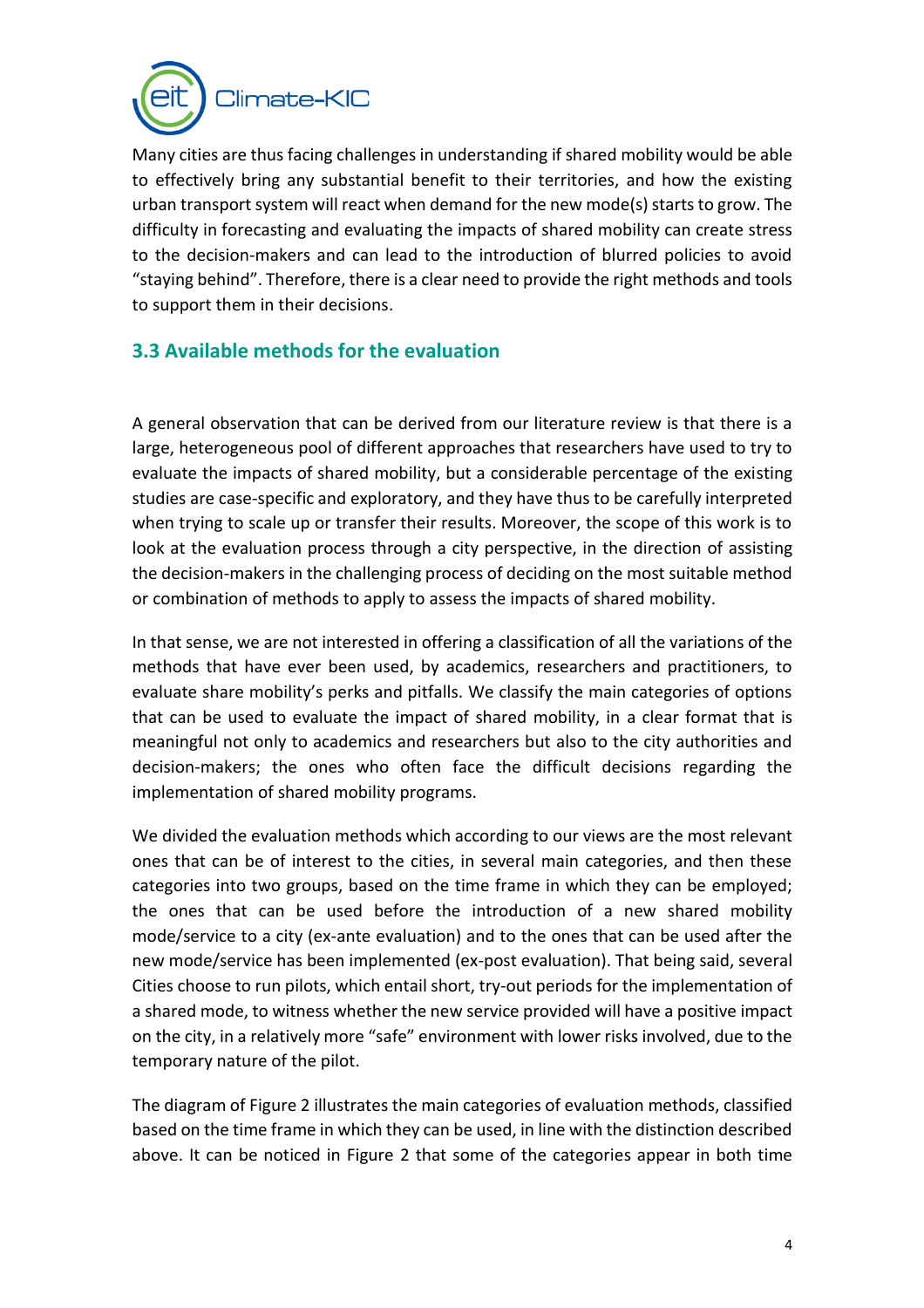

frames, as they can be employed either for the ex-ante or the ex-post evaluation of the impacts of shared mobility.



**Figure 2.** Classification of the main available methods for the evaluation of the impacts of shared mobility.

## <span id="page-6-0"></span>**3.4 Main findings from the state-of-the-art and state-of-the-practice and the need for a comprehensive evaluation framework**

We can conclude that there is a large pool of different methods that have been developed by academics and researchers aiming to assess how shared mobility affects a city. These methods vary a lot; some of them, such as the survey-based methods (SP and RP surveys, household/mobility surveys), have been around for decades already in transport-related research, while others, such as the analysis of data from shared mobility service providers have recently gained more attention, as their potential is magnified by the continuous technological progress of our era. We also detected variations in terms of the geography of the methods; using data from shared mobility service providers in a standardized format started in the U.S. and it is more widely used in cities there. Some cities in Europe have started exploring the possibilities that such a method opens for them, but there are still issues related to personal data protection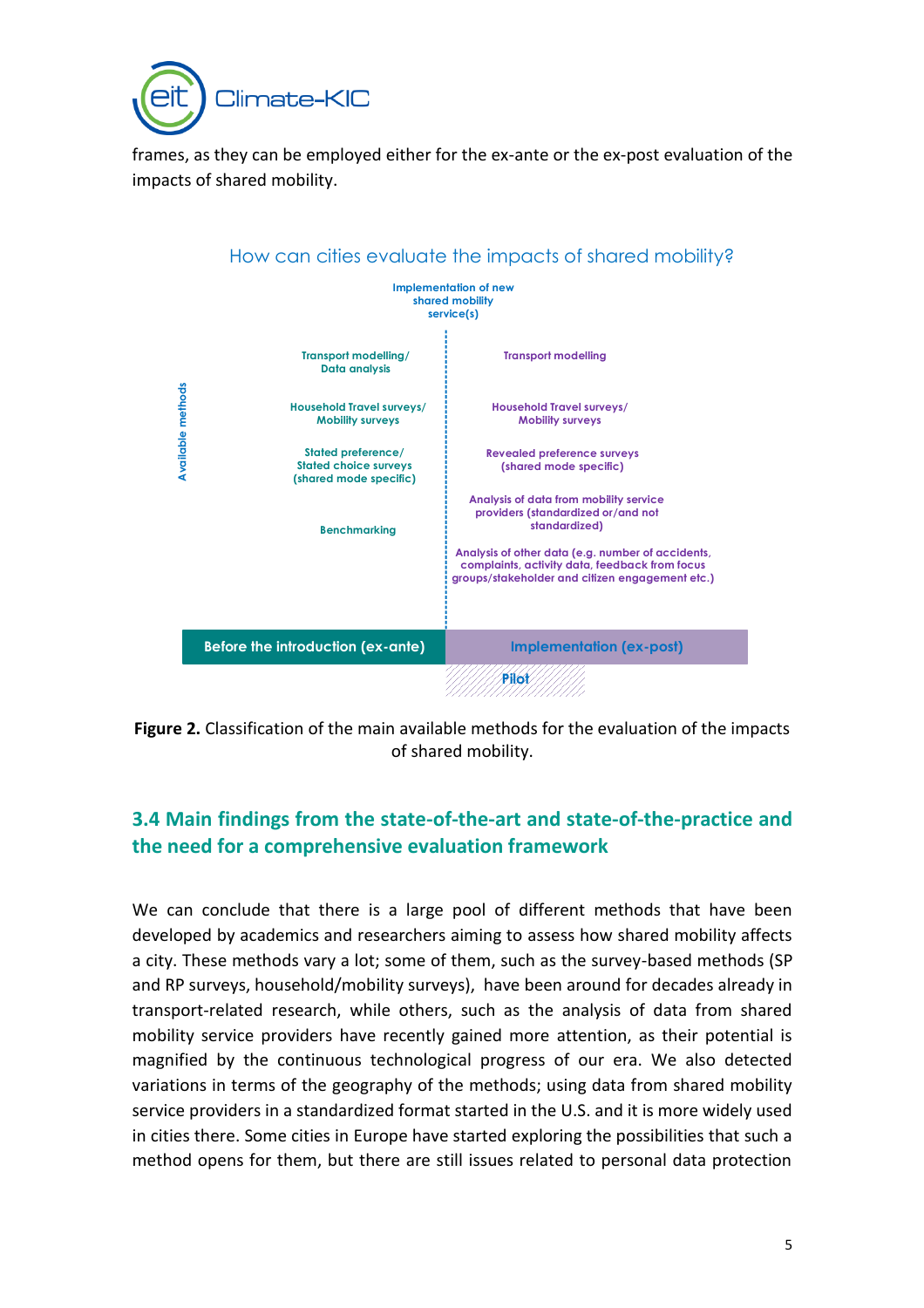

that need to be considered before a wider implementation can become a realistic scenario.

We explained earlier that currently, cities all over the world are struggling in navigating their citizens in the new era of urban transport characterized by electrification, automation, the declining importance of vehicle ownership, and the growing role of ICT innovations; and all these amidst a global pandemic which poses additional challenges and unprecedented restrictions to transport planners and decision-makers. Besides the common urban challenges, the literature review we performed showed that each city has also its unique challenges to consider. Selecting thus the evaluation method(s), the output of which suits better the actual needs of the city is very important and can lead city authorities in making better-informed decisions.

We provided a map and classification of the existing main evaluation methods for shared mobility and at the same time we identified a critical gap in the existing literature, which is the lack of a comprehensive, multi-perspective, evaluation framework that can be applied to assess the full range of impacts that urban shared mobility entails. It is noteworthy that none of the existing methods for the evaluation of shared mobility that have been classified and discussed herein is flawless, for different reasons.

From our findings, it is clear that future research in the field of shared mobility should focus on exploring efficient ways to use these evaluation methods to design frameworks that utilize the strengths of each one while minimizing the downfalls. Some attempts in this direction have already began to be developed in recent years, being mostly U.S. based initiatives with a focus only on American cities.

The detailed results of the critical review and classification of evaluation impacts of shared mobility that we performed and which we describe above has been published in an open access peer-reviewed journal paper in *Sustainability* journal:

Roukouni, A.; Correia, G. Evaluation Methods for the Impacts of Shared Mobility: Classification and Critical Review. *Sustainability* 2020, 12, 10504.

The published paper can be found on the following link:

<https://www.mdpi.com/2071-1050/12/24/10504>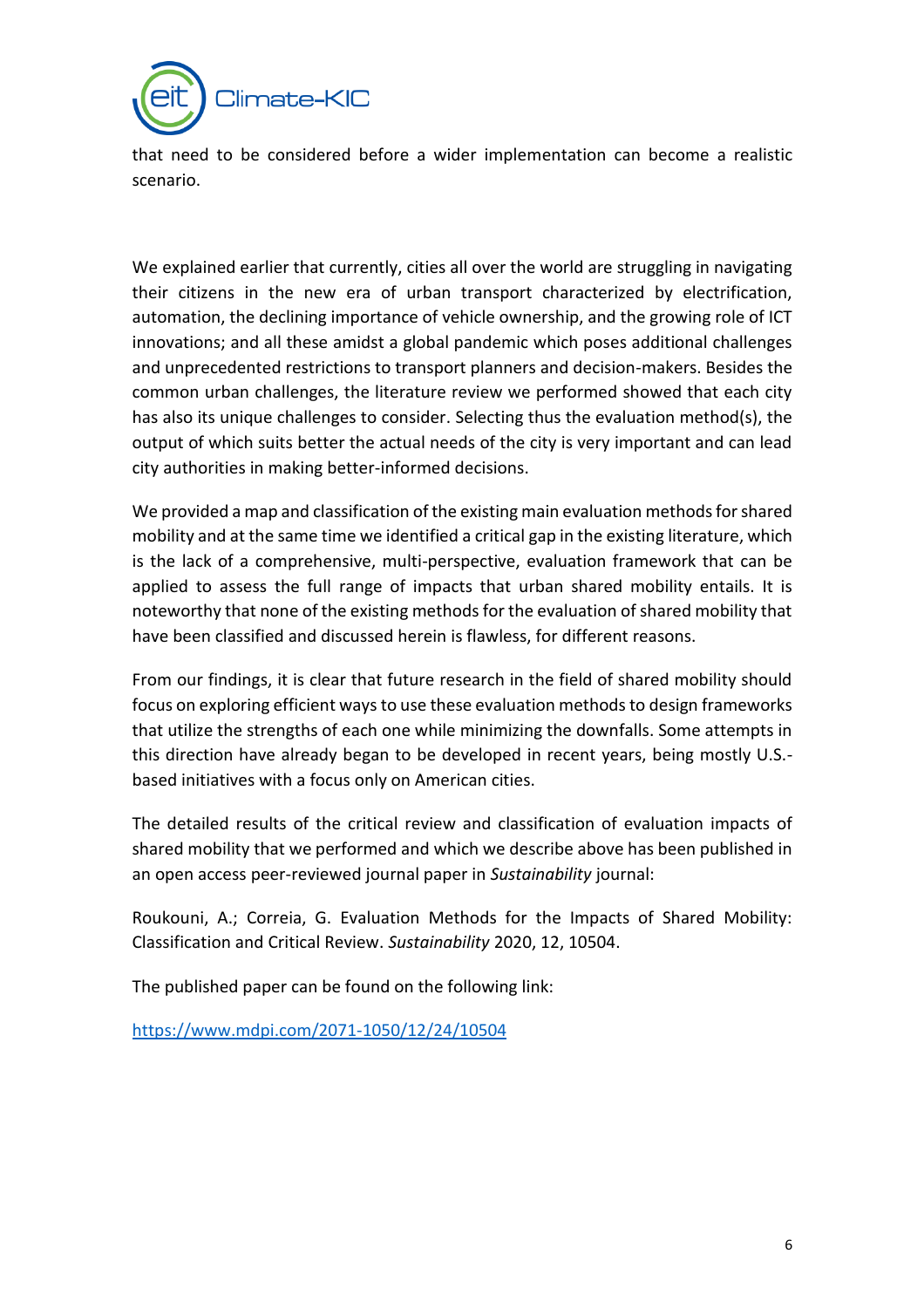

# <span id="page-8-0"></span>**4. Development of an evaluation tool to calculate the impact of shared mobility on decarbonization of cities**

### <span id="page-8-1"></span>**4.1 Motivation and objectives**

As explained in section 3 of the report, there is undoubtedly a wide range of impacts of shared mobility, some of them such as the impact on society (e.g. transportation equity of citizens) more difficult to quantify than others. From our communication with the representatives of the cities – members of the SuSmo project network, Sofia, Bologna and Stockholm - we confirmed the main findings from our desk research, that cities in Europe often struggle with evaluating the impacts of shared mobility modes and services on their territory.

We had detailed discussions with the representatives of these three cities during the biweekly scheduled SuSMo project partner meetings and also during the several SuSMo events that have taken place (online workshops and webinars), in which of other cities outside the SuSMo network had also the opportunity to participate. The lack of an evaluation tool emerged from these discussions, which ideally would have the following key characteristics: simple, fast, user friendly and flexible, to give them the opportunity to estimate what would be the impact of introducing different combinations of shared modes in their attempts to decarbonize their city. Considering these characteristics, we developed a tool, that estimates the magnitude of the impacts on CO2 emissions, of different urban mobility scenarios when shared modes are introduced in a city. The following section presents the methodological approach we followed to develop this tool.

### <span id="page-8-2"></span>**4.2. Methodological approach**

In the diagram of Figure 1 the main categories of impacts of shared mobility on an urban system were presented. It is noteworthy that these categories are not standalone, but very much interrelated; the impact on the environment for instance is a direct consequence of the changes observed on the travel behaviour of the citizens, which is reflected among others on modal shift and vehicle kilometres travelled (VKT). When citizens change the way they used to travel as a result of the introduction of a new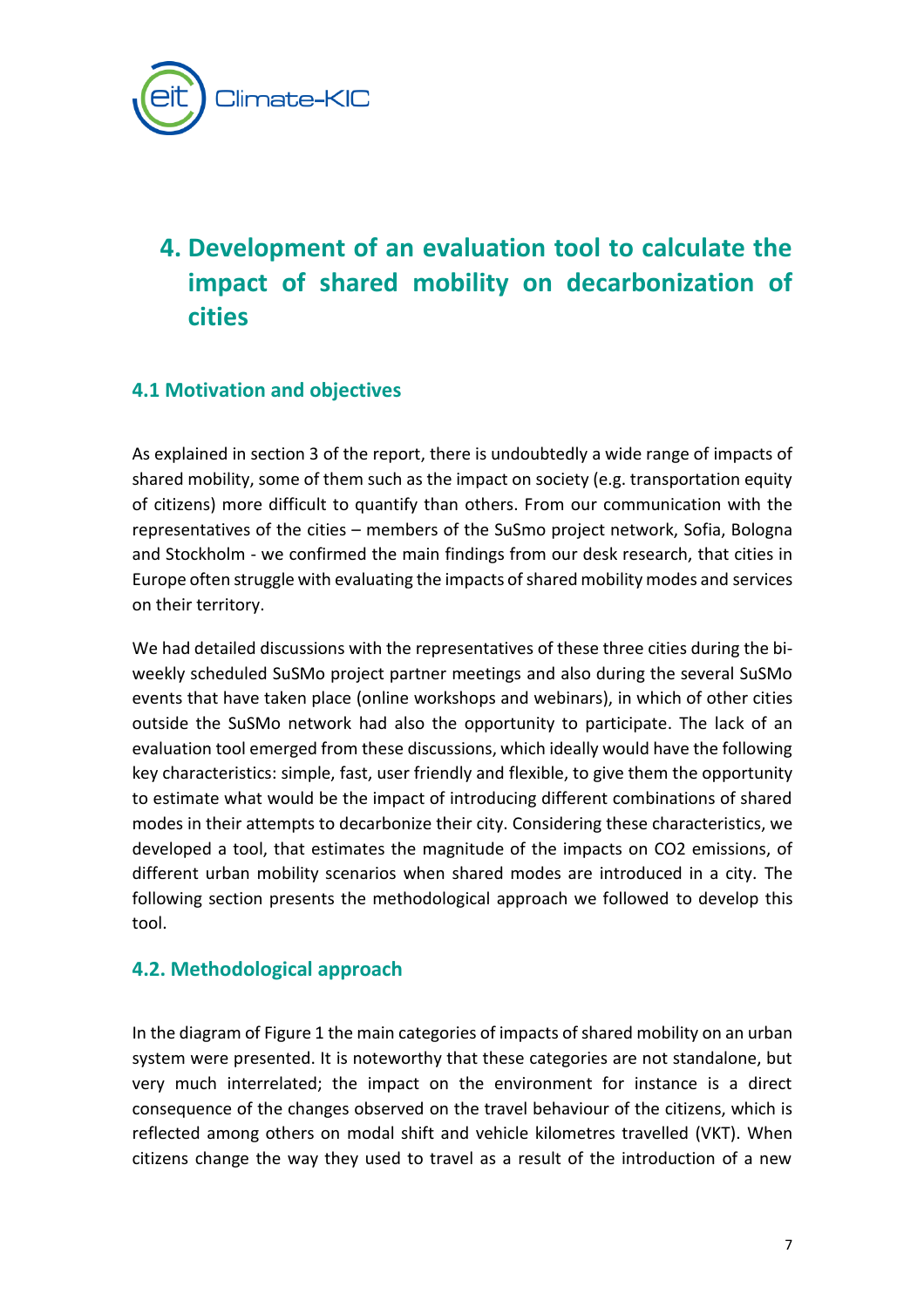

shared mode, this alteration of travel behaviour results in changes in the transport – related CO2 emissions.

We included in our calculations three types of urban shared mobility: car sharing, bike sharing and e-scooter sharing. We also took into account the electrification of (part of) the shared cars fleet.

For the CO2 calculations, we had a strong preference to use data from studies based on European cities (when available), although there is many studies available for cities in the U.S. and Asia. The reason behind this decision is that the differences in structure, density, scale, function of the cities outside Europe affects parameters such as the average distance travelled daily for urban trips and therefore also the average VKT. We considered tailpipe emissions of CO2, as well as the emissions due to electricity production related to electric vehicles (cars and scooters).

When travellers switch from private cars to shared modes, this results in fewer CO2 emissions; however, especially in the case of car sharing, this might not be the case when the shared mobility users were previously using public transport for the same trip, or were performing the trip by walking or cycling. Therefore, in order to calculate the impact of shared mobility on CO2 emissions, first we need to know which modes were being used previously, so that one knows what modes are being replaced by car sharing. After we have estimated this, then we can calculate the amount of CO2 emissions that would have been emitted under this scenario (when the shared mode is not an option) and compare it with the CO2 emissions resulting from the use of the shared mode.

We follow the same approach for the three shared modes we examine; we use as input the current modal split of the city in the three broad categories of: private car, public transport and active modes (walking and cycling) and then we assumed that the number of trips generated with one of the shared modes was previously realized using one of the three aforementioned options. E.g. if the modal split in a city is currently 40% private car, 45% public transport and 15% active modes, we assume that the 40% of the shared trips were previously being done by private car, the 45% by public transport and the rest by active modes. The following sections provide more details about the calculation process for each one of the shared modes we examine.

#### **4.2.1. Car sharing**

The calculation process that we follow for the estimation of the impact of car sharing on CO2 emissions is presented in the diagram of Figure 3. The colour coding of the diagram is as follows: The pink cells contain values that are taken from the literature, the purple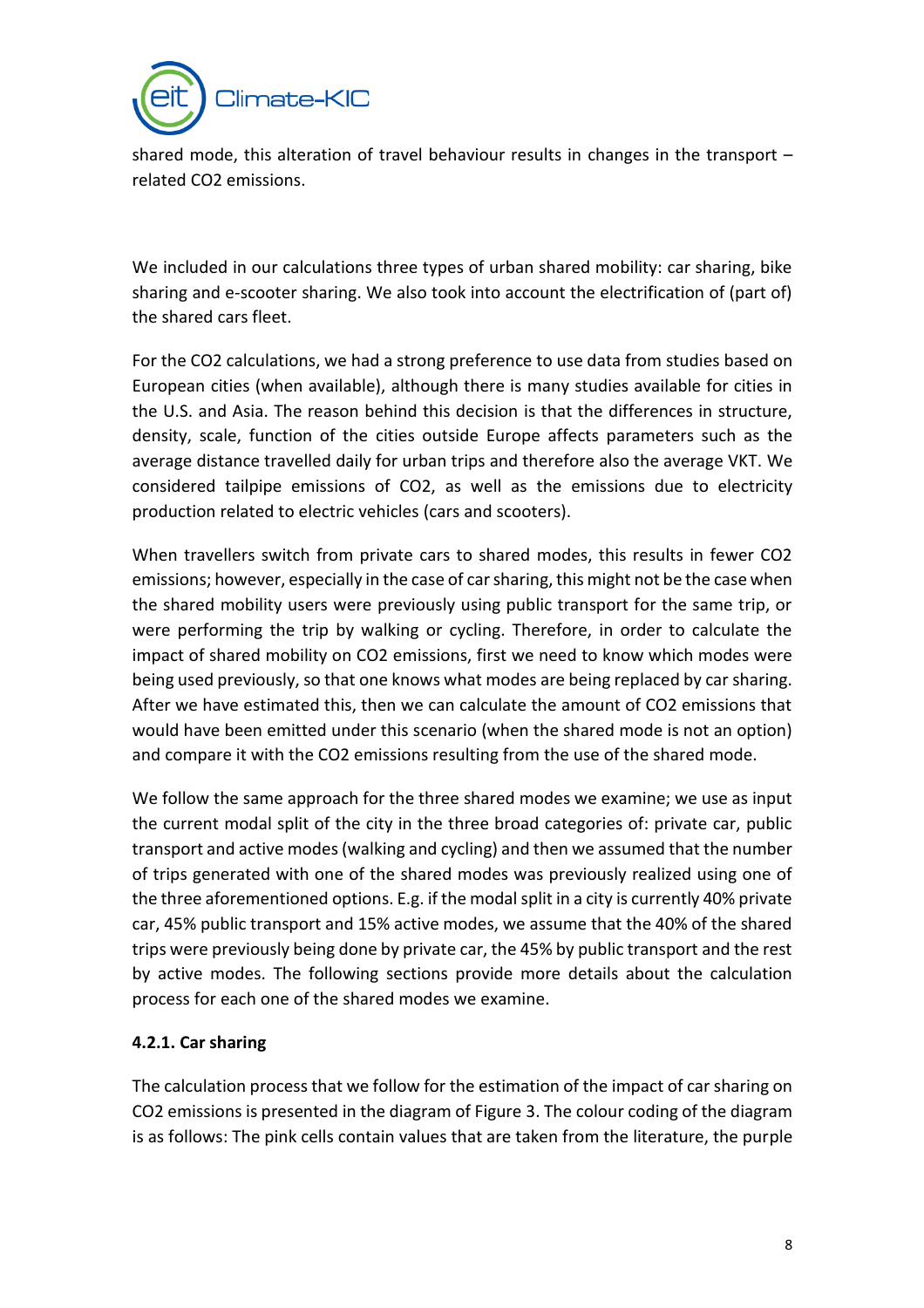

cells include information that are requested by the cities as input to the evaluation tool, the orange cells entail country-specific factors deducted from EU databases or values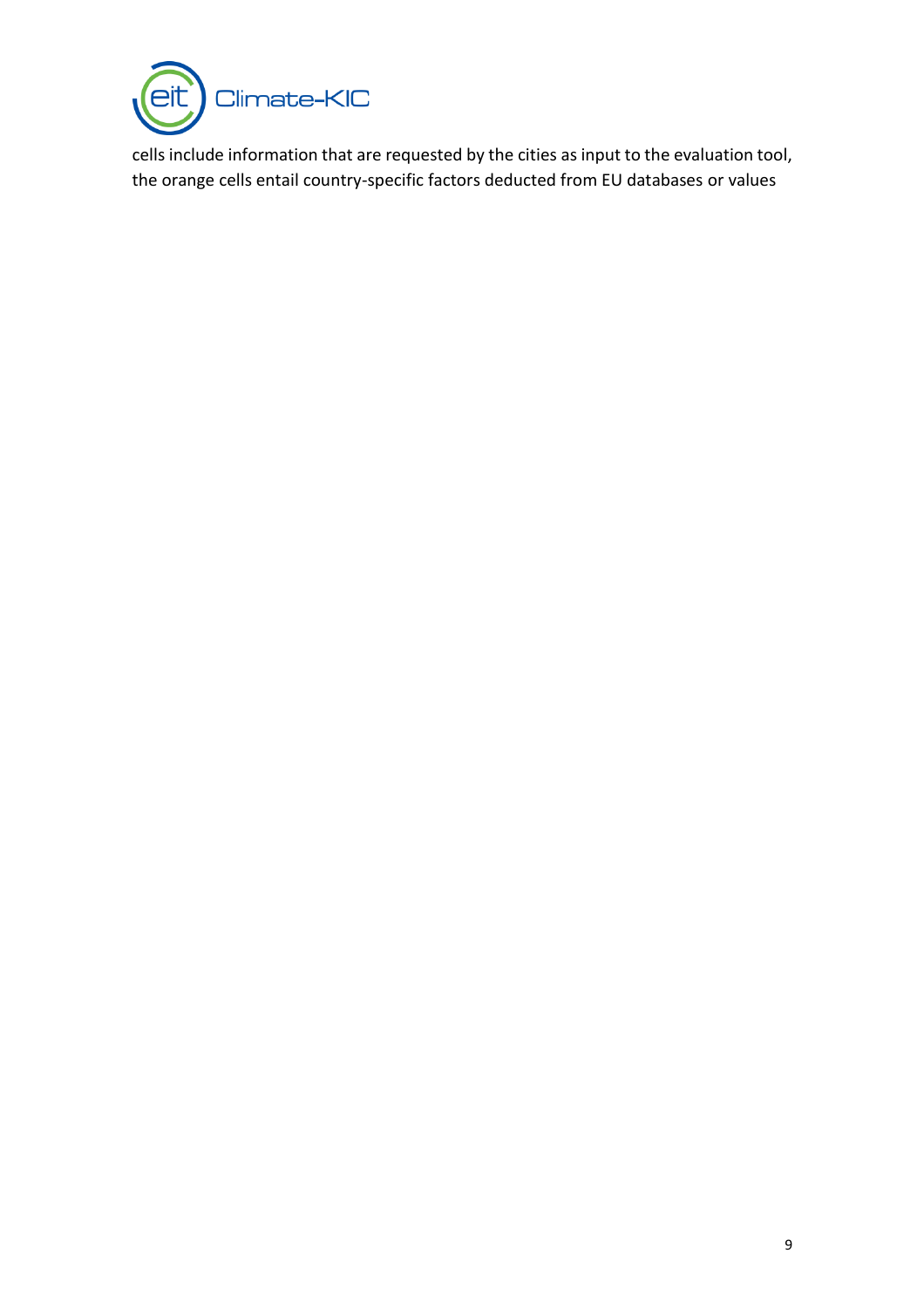



Figure 3. Calculation process of CO2 reductions that result from the impact of car sharing on modal shift.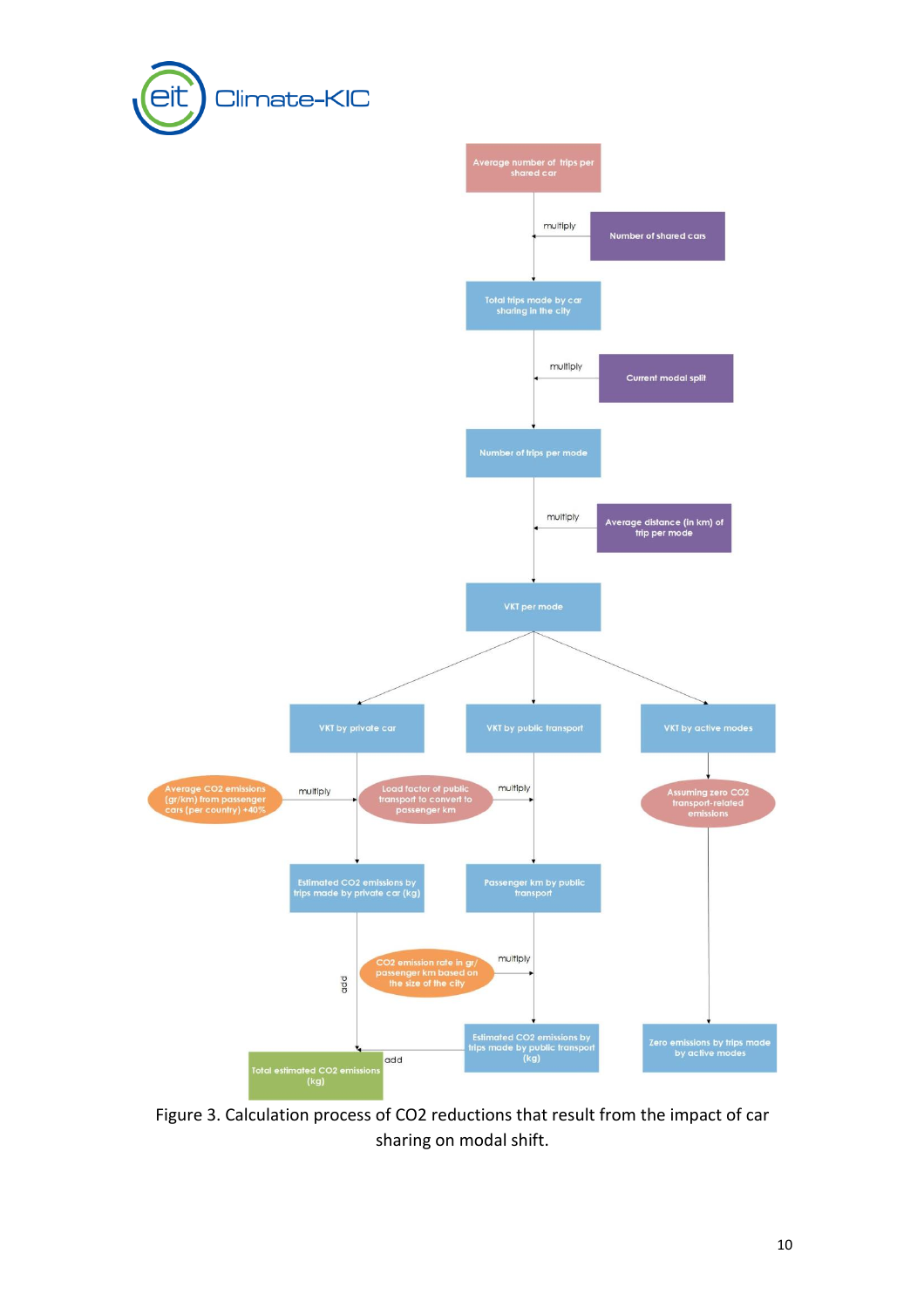

that change based on the scale of the city (e.g. in the case of public transport estimations as it will be explained below), the blue cells correspond to the intermediate calculation results and finally the estimated CO2 emissions are presented in green colour. The same colour coding is used in all the diagrams included in this deliverable report. The time unit we use is the day, so all the numbers are referring to daily trips.

To begin with, we use the average number of trips per shared car per day (Habibi et al., 2017) and the number of shared cars to estimate the total number of trips made by car sharing in the city. After that, in line with the assumption we presented in section 4.2., we use the current modal split of the city to calculate the number of trips per mode; our aim is thus to see how would the trips have been made if car sharing was not an option. Following that, and using the average distance per trip per mode in that specific city, we can calculate the VKT per mode (private car, public transport, active modes). The next step is to calculate the CO2 emissions that correspond to the VKT by the first two categories (as we assume zero transport-related CO2 emissions for the active modes category).

To calculate the amount of CO2 emissions from private cars, we use the country-specific indicator of the average CO2 per km from passenger cars. We select which year's factor to use based on information each city provides regarding the average age of the private cars' fleet. All the factors were derived from the Eurostat database (Eurostat, 2020). It is worth noticing that according to the International Council on Clean Transportation, there is a significant difference between the CO2 emissions measured in the lab experiments and the real-world emissions. The real emissions tend to be around 40% higher when the New European Driving Cycle (NEDC) method is used (Dornoff et al., 2020). With the recent introduction of the Worldwide Harmonized Light Vehicles Test Procedure (WLTP) which started being used in 2017, this gap is expected to close to approximately 14% discrepancy between lab and real-world (Dornoff et al., 2020). We added 40% to the CO2 factors used here to account for this difference (see also Fromm et al., 2019), as the latest available values for CO2 emissions per km per country is for 2017. For future use of this evaluation tool, we recommend adapting this value if necessary to the WLTP standards.

In the case of public transport, we first need to convert the VKT to passenger-km travelled, as the CO2 emission rate for public transport is measured in this unit, and for this reason, we multiply with an average load factor derived from the literature. For the CO2 emission rate we adopted the classification of the methodological guide of Medde (French Ministry of Ecology, Sustainable Development, and Energy) and ADEME (Environment and Energy Management Agency) (2012) (p. 159) that suggested using the following factors based on the population of a city: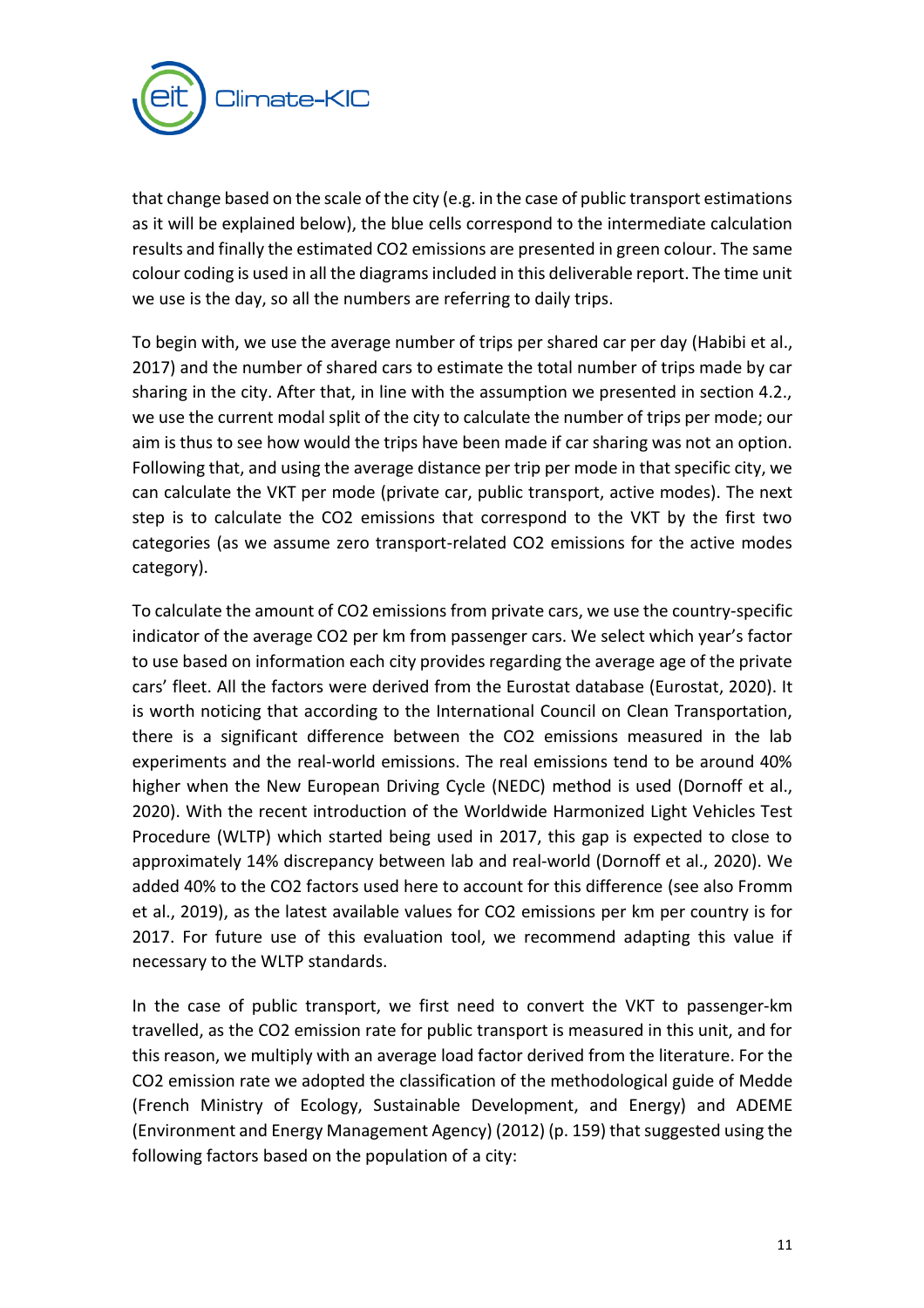

Under 100000 inhabitants -> 171 g CO2/passenger km

Between 100000 and 250000 inhabitants -> 154 g CO2/passenger km

Over 250000 inhabitants - > 144 g CO2/passenger km

After having calculated the estimated CO2 emissions from the trips that would come from private cars and public transport, their sum is the total volume of CO2 saved by car sharing.

The next step is to calculate the CO2 emissions of the car sharing fleet itself, taking into account that part (or in some cases the total) fleet can consist of electric cars. The calculation process for this is described in Figure 4.

In addition to the number of shared cars in a city, the evaluation tool requires as an input the percentage of the car sharing fleet that consists of EVs. So, we can calculate based on that, the number of cars with conventional combustion engines and the number of EVs, and the corresponding emissions. For the typical shared car models for conventional engine cars and for electric ones we use a representative widely used model for each category, as follows:

Combustion engine: Volkswagen up! -> 117 gr CO2/km

Electric car: Mitsubishi iMiev/Peugeot Ion/Citroen C-zero -> 171 Wh/km

We use the CO2 emission intensity of electricity generation (gCO2/KWh) per country, available from the database of the European Environmental Agency (EEA) (EEA, 2020) as presented in Table 1.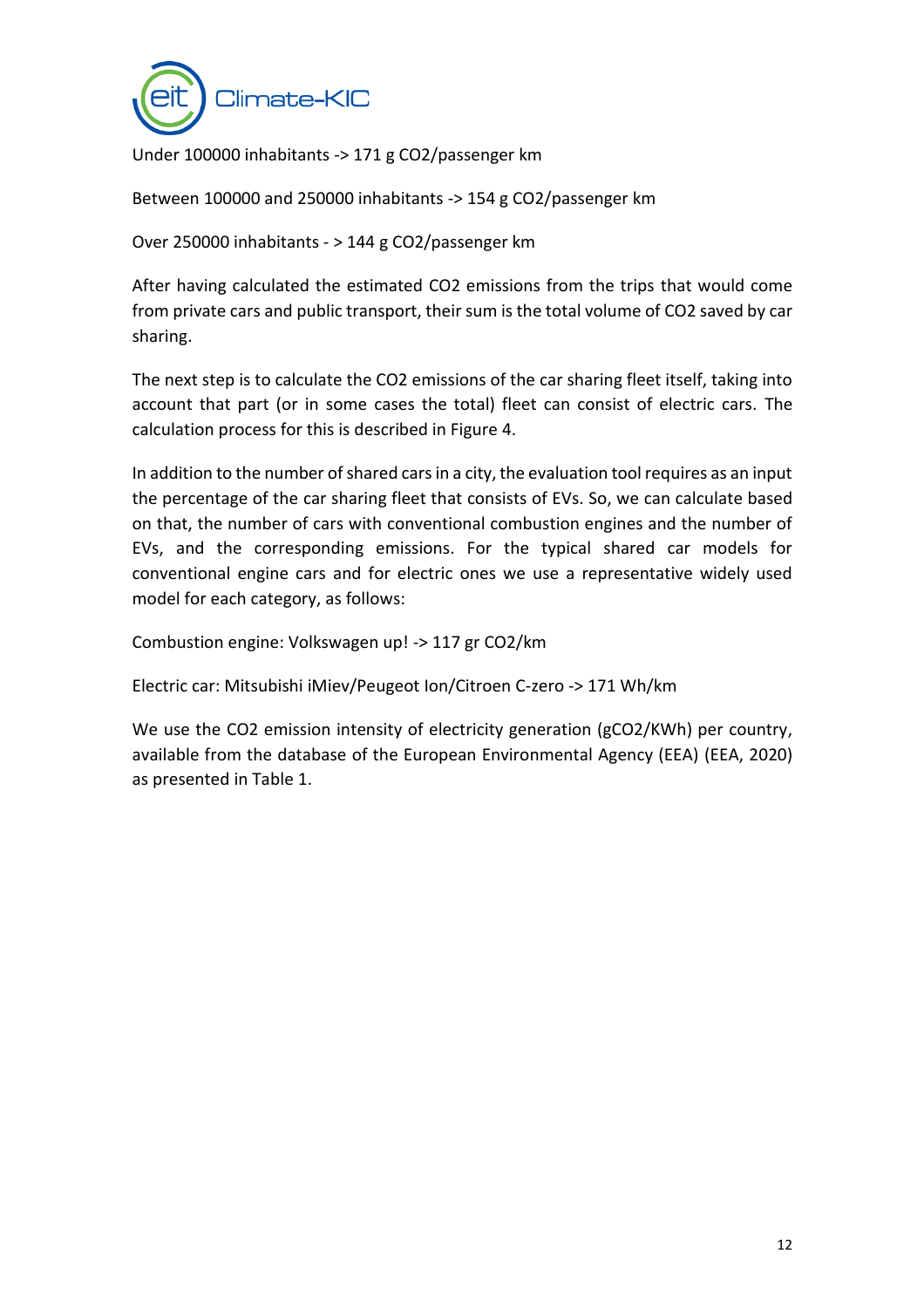

Figure 4. Calculation process of CO2 emissions produced by the car sharing fleet.

Table 1. CO2 emission intensity of electricity generation per country (gCO2/KWh) (EEA, 2020).

|                   | EEA 2017 CO2 emission intensity of<br>electricity generation (gCO2/KWh) |
|-------------------|-------------------------------------------------------------------------|
| <b>EU Country</b> | 2017                                                                    |
| Belgium           | 176.07                                                                  |
| <b>Bulgaria</b>   | 486.21                                                                  |
| Czechia           | 437.85                                                                  |
| Denmark           | 147.66                                                                  |
| Germany           | 418.82                                                                  |
| Estonia           | 922.41                                                                  |
| Ireland           | 392.53                                                                  |
| Greece            | 657.31                                                                  |
| Spain             | 304.3                                                                   |
| France            | 67.23                                                                   |
| Croatia           | 187.95                                                                  |
| Italy             | 258.8                                                                   |
| Cyprus            | 660.69                                                                  |
| Latvia            | 49.16                                                                   |
| Lithuania         | 63.69                                                                   |
| Luxembourg        | 65.18                                                                   |
| Hungary           | 252.96                                                                  |
| Malta             | 441.77                                                                  |
| Netherlands       | 452.63                                                                  |
| Austria           | 103.98                                                                  |
| Poland            | 103.98                                                                  |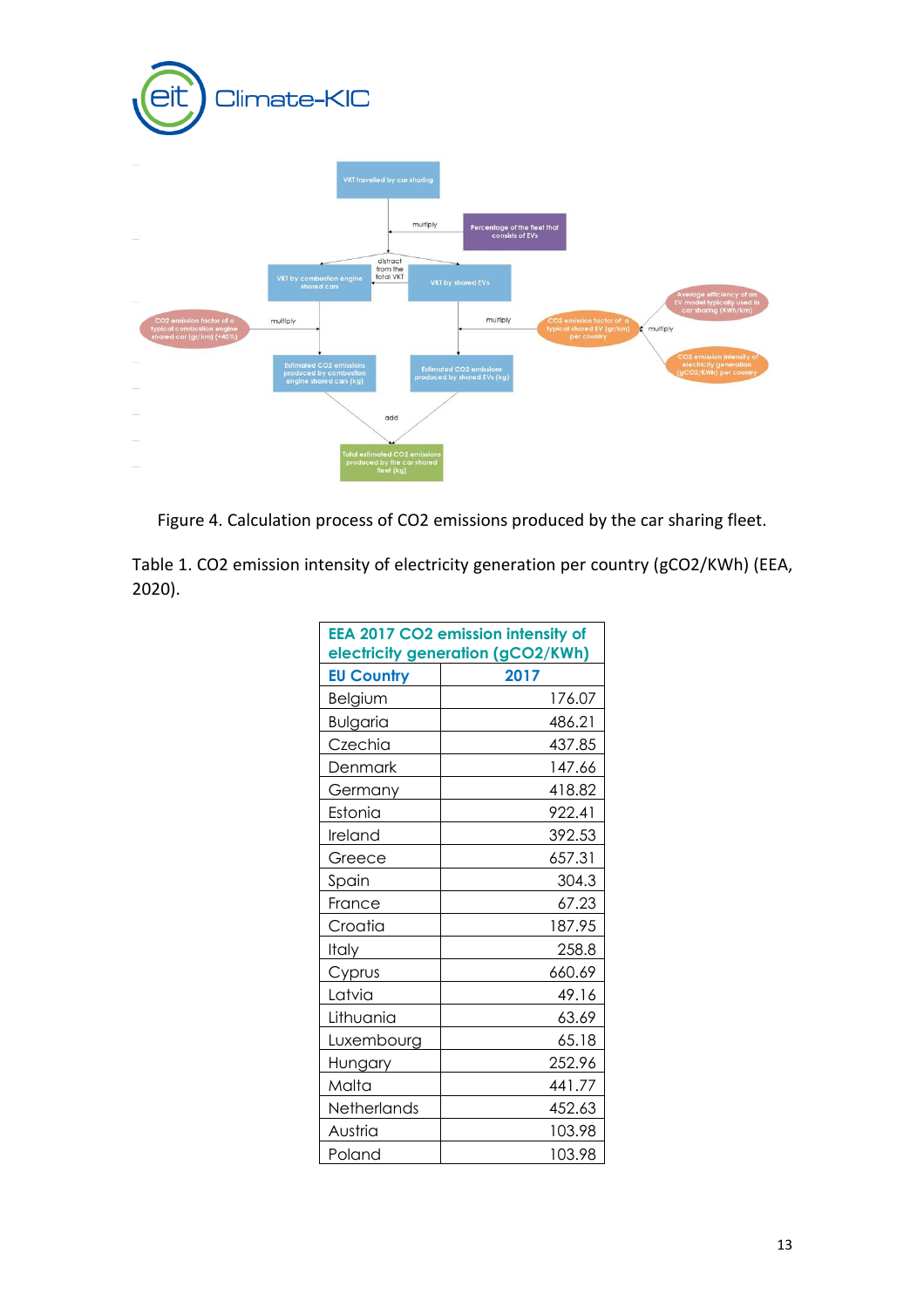

| Portugal          | 349.78 |
|-------------------|--------|
| Romania           | 262.52 |
| Slovenia          | 248.26 |
| Slovakia          | 107.31 |
| Finland           | 82.79  |
| Sweden            | 9.27   |
| United            |        |
| Kingdom           | 268.52 |
| Iceland           | 0.02   |
| Norway            | 18.92  |
| Switzerland       | 294.21 |
| <b>EU Average</b> | 294.21 |

The last step after calculating the total emissions from the car fleet itself is to calculate the difference between the two values, and this number is the net expected CO2 emissions reduction.

#### **4.2.2. Bike sharing**

For bike sharing, as shown in Figure 5, the same process that has been already described for car sharing, with two differences: First, we do not need to calculate the net emissions in this case, as we assume zero transport-related emissions for walking and cycling as already stated previously in this report. Therefore, the output of the calculation process of Figure 5 corresponds to the final estimated CO2 emissions reduced as a result of bike sharing. Second, to have a more realistic result, for the VKT calculations, we use the average distance of the active modes trips in the city, because assuming that a shared bike can replace the full length of an average private car trip could sometimes be too optimistic and not reflect the reality of the city; we hence choose to remain on the conservative side in our assumptions.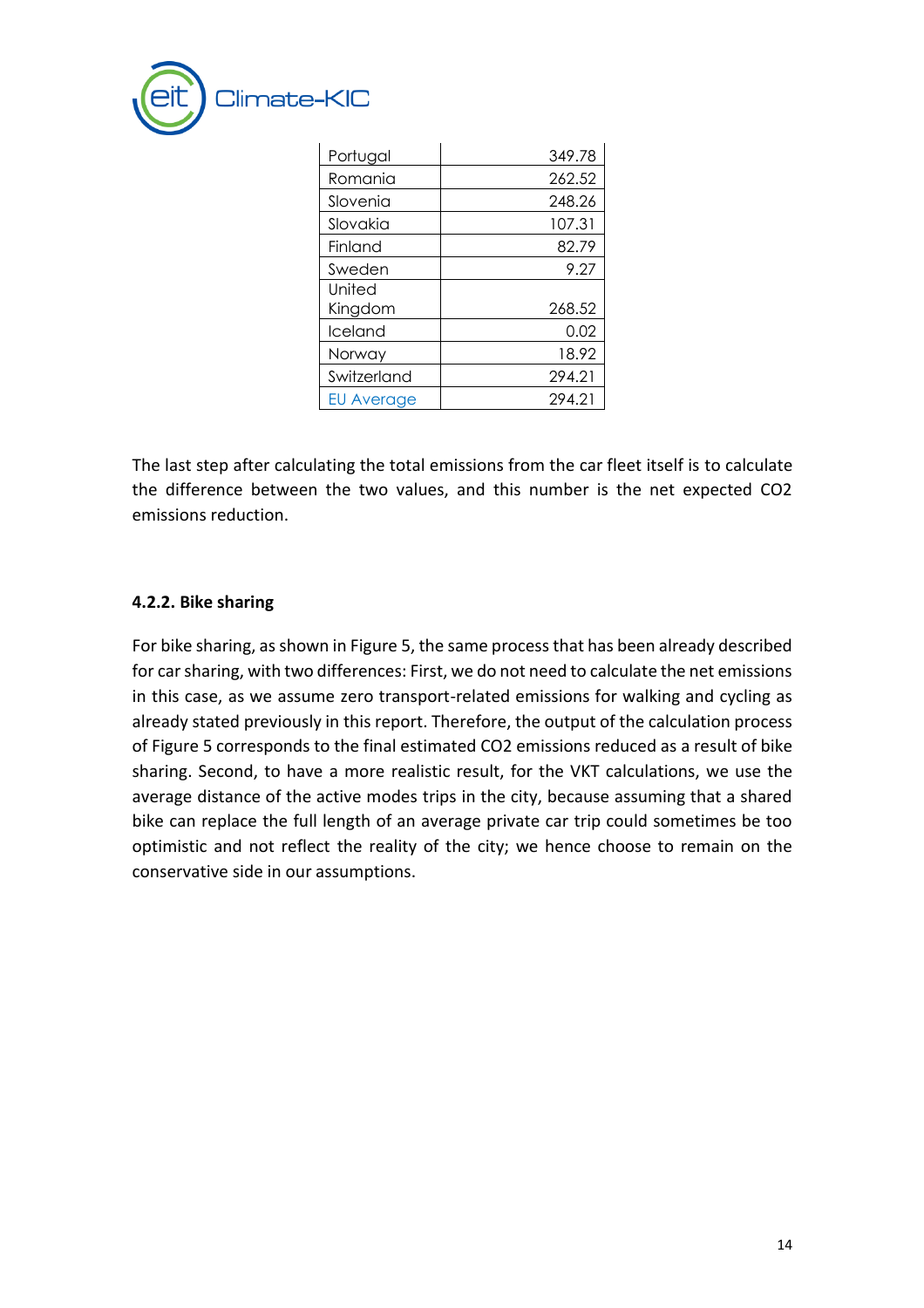



Figure 5. Calculation process of CO2 reductions that result from the impact of bike sharing on modal shift.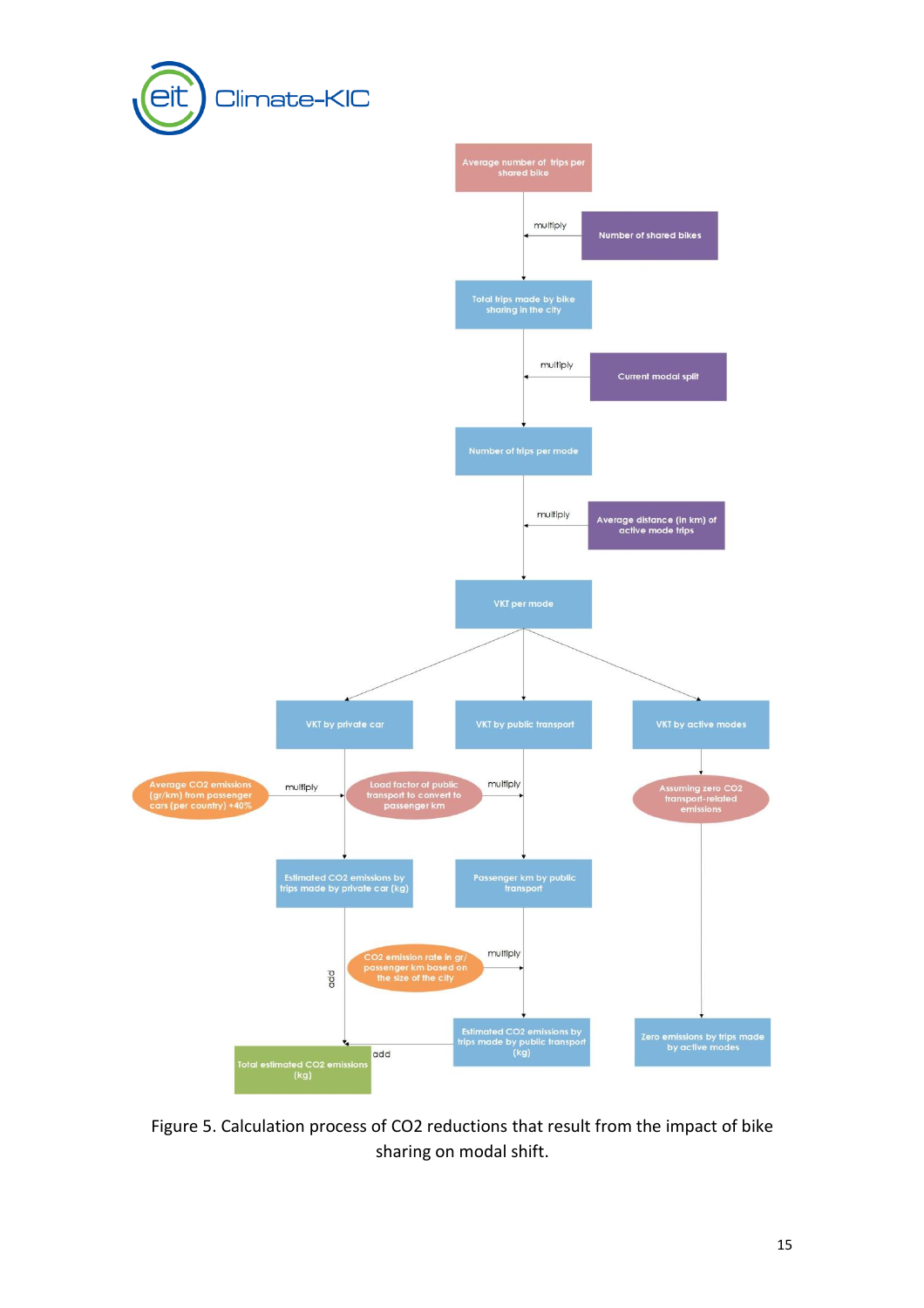

#### **4.2.3. E-scooter sharing**

Regarding e-scooter sharing, the calculation process we followed which is depicted in the diagrams of Figures 6 and 7, lies in between the one followed for car sharing and bike sharing. We did calculate the emissions generated by the e-scooter fleet based on the electricity generation emission factors per country, but we used also for the VKT calculation a shorter distance than the average distance per mode (either the average distance of the active modes trips can be used or it can be increased by a small percentage to reflect the usually rather bigger length or radius of the trips made by escooters). The reduction of CO2 is, as in the case of car sharing, the difference between the two values; the green cell of Figure 6 minus the green cell of Figure 7.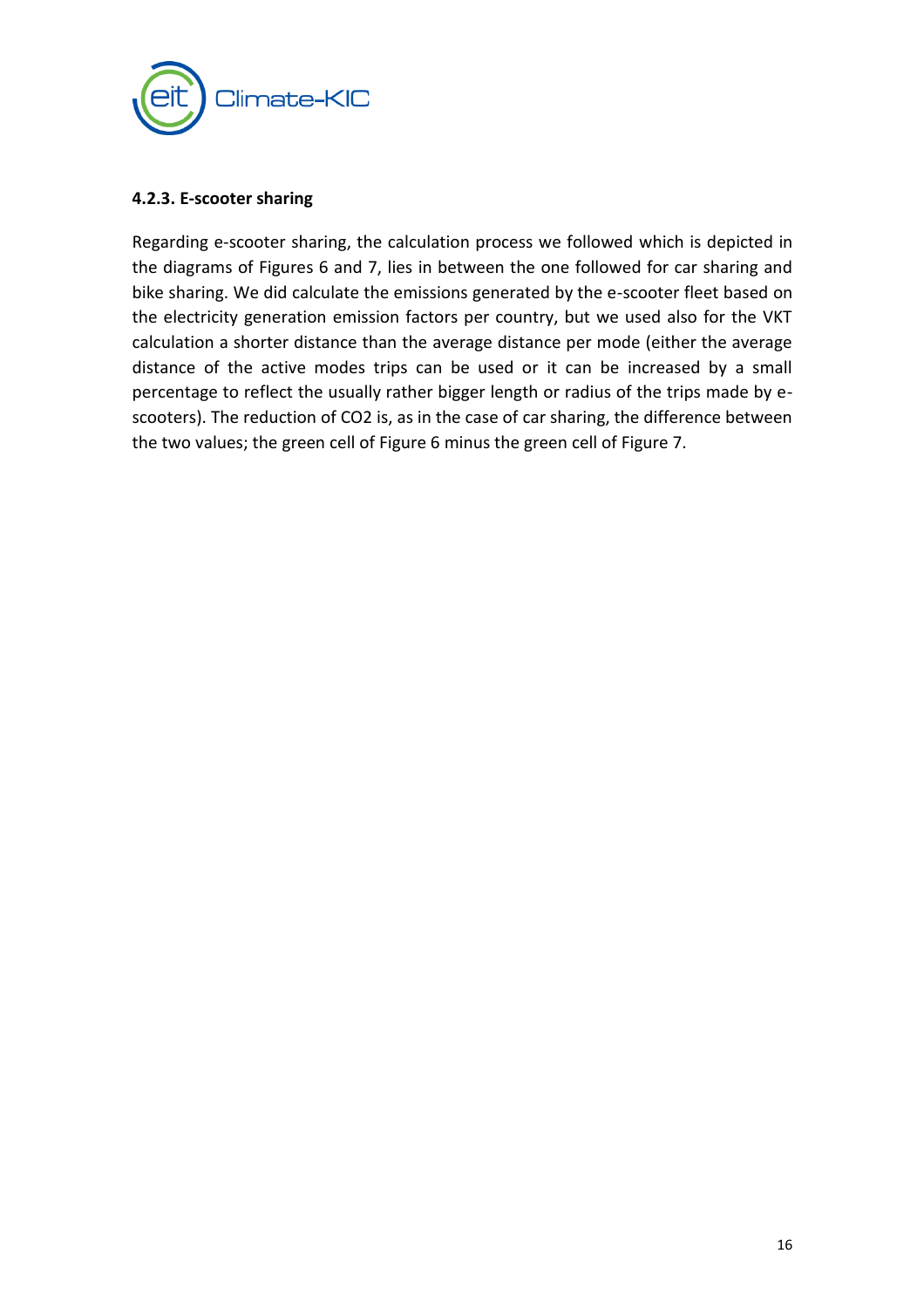



Figure 6. Calculation process of CO2 reductions that result from the impact of escooter sharing on modal shift.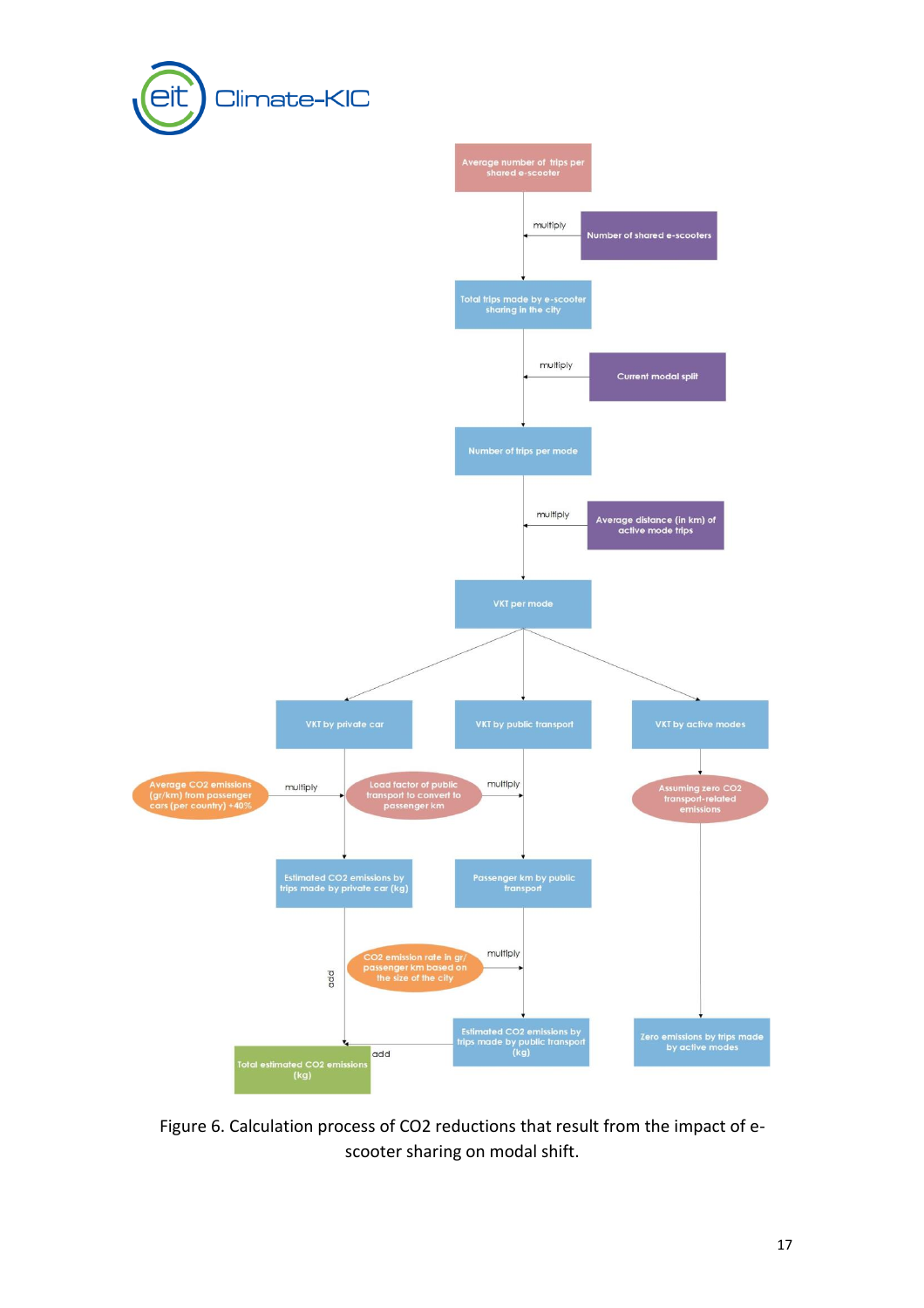

Figure 7. Calculation process of CO2 emissions produced by the e-scooter fleet.

### **4.2.4. Evaluation tool screenshots**

The tool was programmed in an excel file. Figure 8 presents an example of the input screen of the evaluation tool and Figure 9 the corresponding output screen.

| $\cdots$                                                                                                                                                                                                  | $\overline{\phantom{a}}$                  | $\tilde{\phantom{a}}$                     | $\tilde{}$                                | ۰                             | $\mathbf{r}$ |
|-----------------------------------------------------------------------------------------------------------------------------------------------------------------------------------------------------------|-------------------------------------------|-------------------------------------------|-------------------------------------------|-------------------------------|--------------|
| Provide some information about your city and try different combinations of car sharing, bike sharing and e-scooter sharing, to see the daily impact on the CO2 emissions<br>of the urban mobility system. |                                           |                                           |                                           |                               |              |
| <b>Country</b>                                                                                                                                                                                            | Select country from the<br>drop-down list | Modal split (%)                           |                                           | Average trip distance (in km) |              |
| Cily                                                                                                                                                                                                      | City A                                    | <b>Private car</b>                        | 33.5                                      | <b>Private car</b>            | 5            |
| Population                                                                                                                                                                                                | 1242568                                   | <b>Public transport</b>                   | 41.6                                      | <b>Public transport</b>       | 8            |
|                                                                                                                                                                                                           |                                           |                                           |                                           |                               |              |
|                                                                                                                                                                                                           |                                           | <b>Active modes</b>                       | 24.9                                      | <b>Aclive modes</b>           | 3            |
|                                                                                                                                                                                                           |                                           |                                           |                                           |                               |              |
| <b>Shared mobility services</b>                                                                                                                                                                           | <b>Car sharing</b>                        | <b>Bike sharing</b>                       | E - scooter sharing                       |                               |              |
| Number of shared vehicles                                                                                                                                                                                 | 1039                                      | 1259                                      | 392                                       |                               |              |
|                                                                                                                                                                                                           | $\rightarrow$<br>$\overline{\left($       | $\overline{\phantom{a}}$<br>$\rightarrow$ | $\overline{\phantom{a}}$<br>$\rightarrow$ |                               |              |
| Percentage of electric<br>vehicles in the shared cars<br>fleet $(%)$                                                                                                                                      | 90                                        |                                           |                                           |                               |              |
|                                                                                                                                                                                                           |                                           |                                           |                                           |                               |              |

Figure 8. Input screen – Example of an application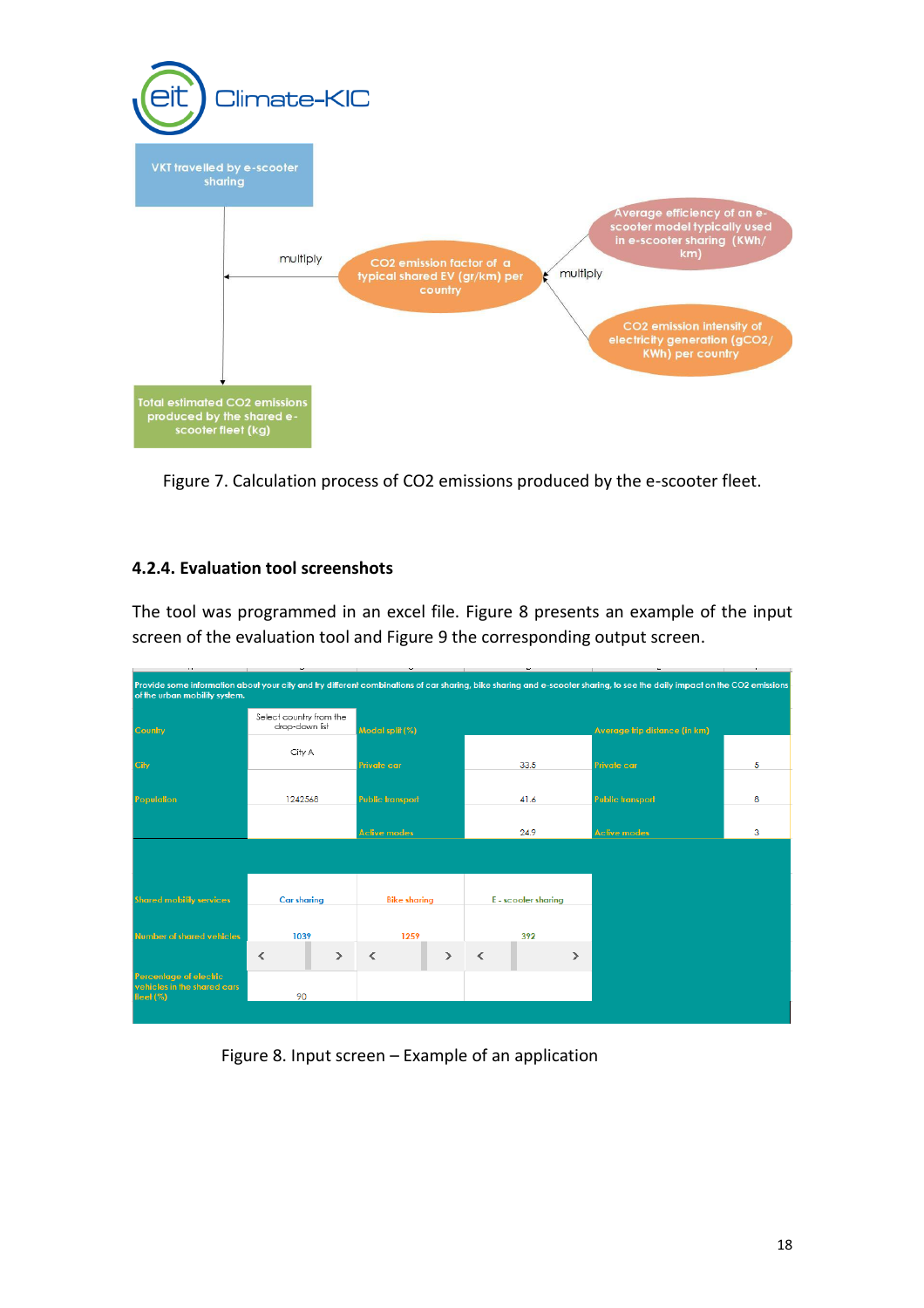| Climate-KIC                                                     |                  |                   |                        |  |  |
|-----------------------------------------------------------------|------------------|-------------------|------------------------|--|--|
| <b>Estimated reduction of CO2</b><br>emissions (in kg) per mode | From car sharing | From bike sharing | From e-scooter sharing |  |  |
|                                                                 | 47753.35         | 28492.20          | 1306.592748            |  |  |
| <b>TOTAL estimated reduction</b><br>of CO2 emissions (in kg)    | 77552.15         |                   |                        |  |  |

Figure 9. Output screen of the same application

## <span id="page-20-0"></span>**5. Conclusions**

The scope of this work done in the context of the SuSMo poject is to look at the evaluation process of the impacts of shared mobility from a city perspective, in the direction of assisting decision-makers in the challenging process of selecting the most suitable method or combination of methods to apply to assess the impacts of shared mobility. We classified the main categories of options that can be used to evaluate the impact of shared mobility in a clear format to be helpful to city authorities and decisionmakers; the people who often face the difficult decisions regarding the implementation of shared mobility programs.

The tool developed afterwards and presented herein aims at providing city authorities and decision-makers with a simple, user-friendly, and flexible way to explore different future scenarios and the associated impacts that shared mobility can bring to their city, by trying out different combinations of shared modes and how these combinations influence the CO2 footprint of their city. The urgent need for a tool that can be tailoredmade to each city but also easily adaptable to a case-by-case basis emerged from our desk literature review research but also from the contact with the SuSMo partners cities. Being aware of certain limitations of the tool, we believe that it can act as an important first step towards the development of a comprehensive, multi-perspective evaluation framework that can be applied to assess the full range of impacts that urban shared mobility entails in cities in Europe.

Such limitations include for instance, that there is the possibility that some of the trips made by shared mode users, would not have been made at all if the shared mode was not an available option, and currently, our assumptions do not cover this specific case of shared mobility-induced trips. Also, some values obtained from the literature such as the conversion factors from VKT to passenger km travelled and the average number of trips per shared car per day can vary a lot across different European cities and countries, therefore taking one average value for all cases may not necessarily fully reflect the local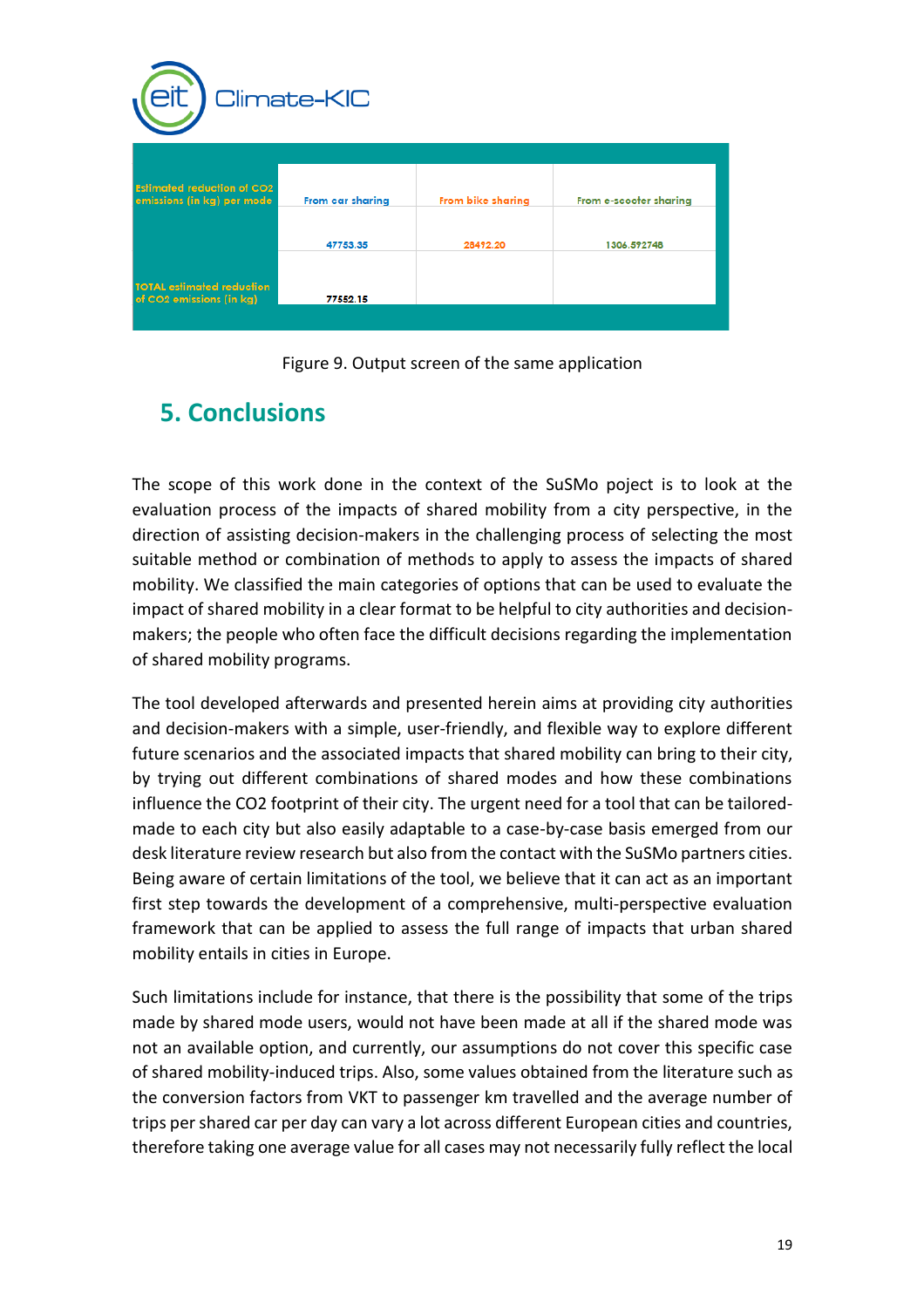

circumstances. Last but not least, other types of shared modes such as ride sharing and ride sourcing is not included in our calculations so far.

In future versions of this tool, we would like to explore how we can include - in addition to the three shared modes the impacts of which we are investigating currently – telecommuting, as it is a phenomenon that dominated the way people are (not) travelling to work in 2020, and there is an on-going discussion that it could continue from 2021 and eventually working from home could be established as the "new normal" situation for a significant percentage of citizens that were used to daily commute before the COVID-19 pandemic. Therefore telecommuting can have a major impact on the overall transport – related carbon footprint of cities and it would be very interesting to examine its potential synergies with shared mobility.

The workplan for year 3 of SuSMo (2021) focuses on dissemination of these outputs. SuSMo is therefore at a critical stage. It is important that this work is completed in order to maximise value for money for Climate-KIC and EIT by ensuring the SuSMo messages and outputs reach a wide audience. Without this dissemination taking place, the overall project objectives will not be fully achieved. Successful dissemination will lead to more cities adopting sustainable shared mobility, greater impacts in terms of carbon emissions reduced, and a growing ecosystem of engaged cities (municipalities, citizens and the private sector).

## <span id="page-21-0"></span>**6. References**

Dornoff, J., Tietge and U. Mock, P. (2020), On the way to "real world" CO2 values: The European passenger car market in its first year after introducing the WLTP. White Paper, The International Council on Clean Transportation, Available from: [https://theicct.org/sites/default/files/publications/On-the-way-to-real-world-](https://theicct.org/sites/default/files/publications/On-the-way-to-real-world-WLTP_May2020.pdf)[WLTP\\_May2020.pdf](https://theicct.org/sites/default/files/publications/On-the-way-to-real-world-WLTP_May2020.pdf)

EEA (2020), CO2 Intensity of Electricity Generation, Available from: <https://www.eea.europa.eu/data-and-maps/data/co2-intensity-of-electricity-generation>

Eurostat (2020), Average CO2 emissions per km from new passenger cars, Available from: [https://ec.europa.eu/eurostat/en/web/products-datasets/-/SDG\\_12\\_30](https://ec.europa.eu/eurostat/en/web/products-datasets/-/SDG_12_30)

Fromm, H., Ewald, L., Frankenhauser, D., Ensslen, A. and Jochem, P. (2019), A Study on Free-floating Carsharing in Europe. Impacts of car2go and DriveNow on modal shift, vehicle ownership, vehicle kilometers traveled, and CO2 emissions in 11 European cities. Working paper series in production and energy, Karlsruhe Institute of Technology.